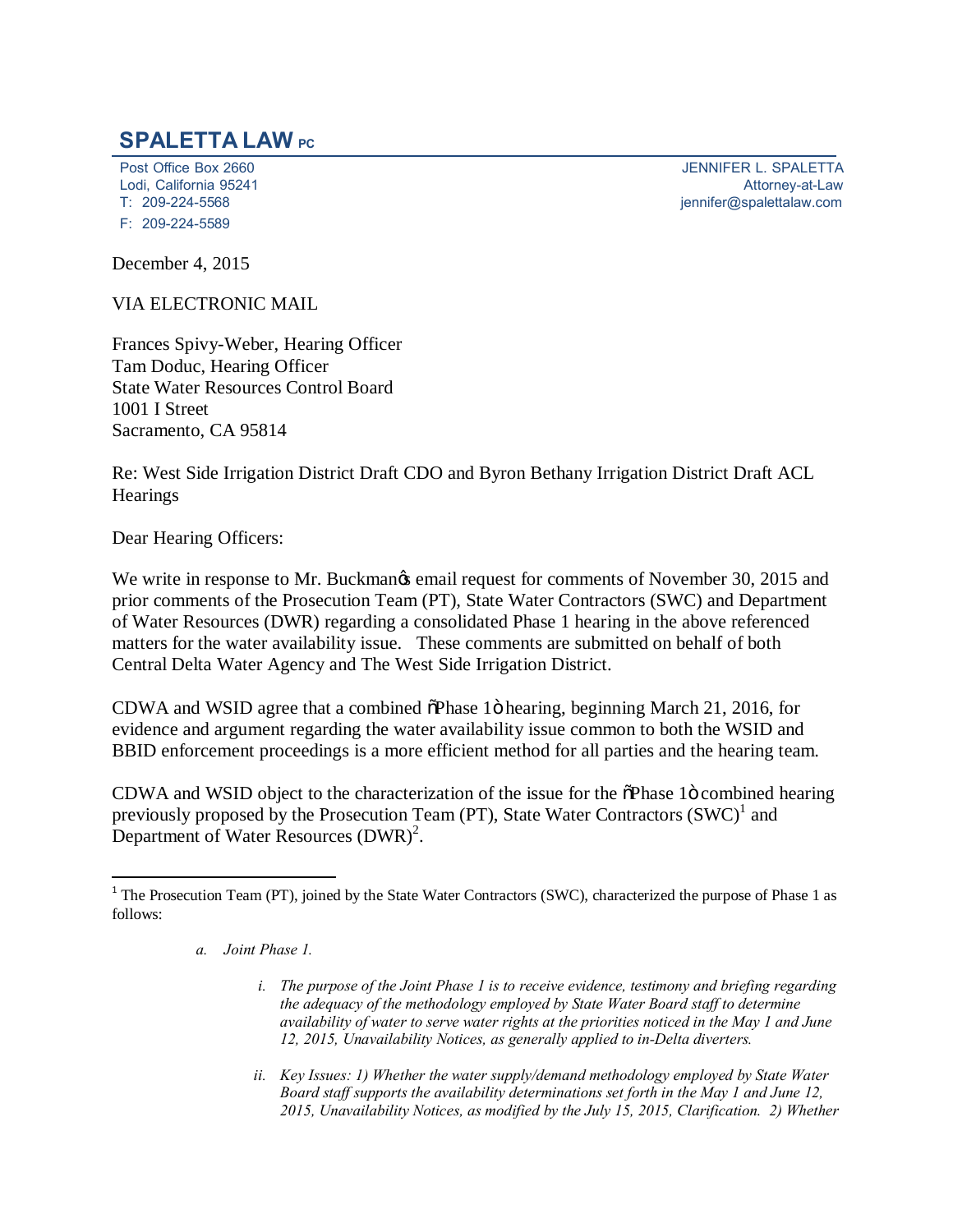While CDWA and WSID disagree with both prior characterizations, we do agree that it is critical to clarify and define the issue for Phase 1 as soon as possible. CDWA and WSID propose the following definition of the issues to be covered by Phase 1:

- **1. What sources and amounts of water were available to divert under the WSID License and BBID pre-1914 appropriative right, at the district's respective points of diversion, during the relevant time period?**
- **2. What were the actual senior water right demands for the available supplies in the vicinity of the WSID and BBID points of diversion?**
- **3. Was there sufficient water available, after accounting for actual exercised senior water right demands, for BBID and WSID to divert under their respective priorities of right during the relevant time period?**

Unlike the issues framed by the PT, DWR and the SWC, the list above properly recognizes the PT $\alpha$  burden of proof in these enforcement actions for alleged unlawful diversion of water pursuant to Water Code section 1052. (Evid. Code,  $\S$  520 [ $\delta$ The party claiming that a person is guilty of crime or wrongdoing has the burden of proof on that issue."", *Brown v. City of Los Angeles* (2002) 102 Cal. App. 4th 155, 174-75 [city department violated due process clause in requiring a city officer, who had received a pay downgrade, to show that the decision was improper]; *Parker v. City of Fountain Valley* (1981) 127 Cal. App. 3d 99, 113 [oIt is axiomatic, in disciplinary administrative proceedings, that the burden of proving the charges rests upon the party making the charges. $\ddot{o}$ ].)

To prove unlawful diversion, the PT must identify the water available to divert under the WSID and BBID water rights during a specific time period, relative to the location of the WSID and BBID diversion points, and relative to actual diversions by senior water rights from the same source. The May 1, 2015 and June 12, 2015 Notices may have summarized the findings of the Board regarding water availability, but they do not replace the PT $\alpha$  burden of proof as to the specific factual elements that must be established in these enforcement actions. The notices alone are not credible, admissible evidence of unavailability of water; and the Board indicated as much in its revised notices. (July 15, 2015 Clarification Notice at  $2 \times 2$  To Non-compliance with this notice shall not constitute a basis for the State Water Board initiation of any enforcement action.  $\ddot{o}$ ].) Rather, the PT must present credible, admissible evidence regarding how much water was available at the respective WSID and BBID points of diversion, under the districts *o* respective water rights, during the relevant time period for each enforcement action.

> *the methodology adequately administers the water rights priorities among lawful water diverters in the Delta watershed.*

<sup>2</sup> The Department of Water Resources (DWR) characterized the purpose of Phase 1 as follows:

 $\overline{a}$ 

*"[W]hether the methodology developed by the State Water Resources Control Board for determining water availability to support the May 1, 2015 and June 12, 2015 Unavailability Notices was sufficient."*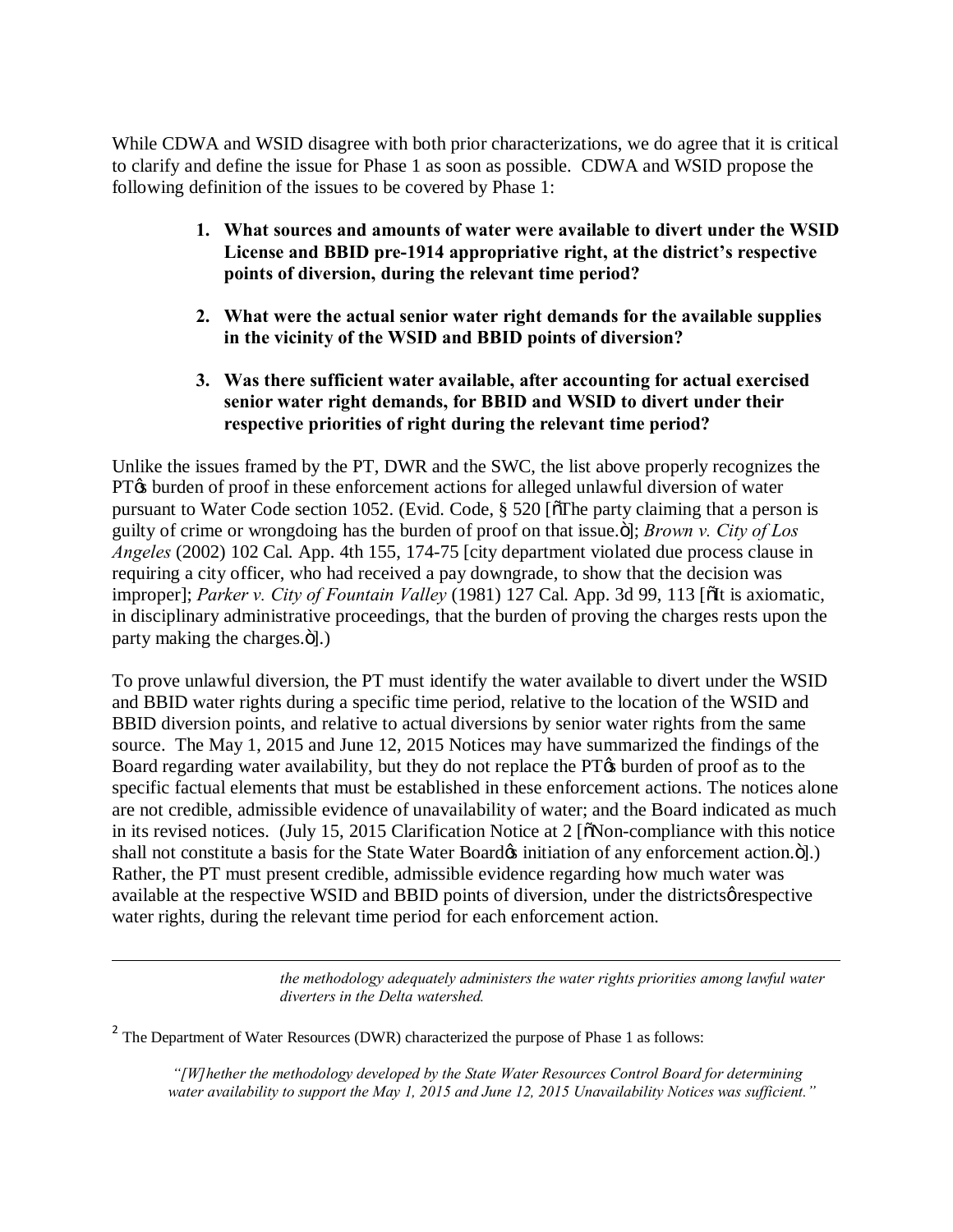If the PT is unable to meet its initial burden of proof, the hearing officers should summarily dismiss the enforcement actions. (See, e.g., *Brown v. City of Los Angeles* (2002) 102 Cal. App. 4th 155, 175.)

In addition, the PT, DWR and SWC appear to be seeking a ruling from Phase 1 that approves a methodology for determining water availability for purposes beyond just these two enforcement proceedings for  $\ddot{\text{o}}$ in-Delta diverters $\ddot{\text{o}}$  in general. CDWA and WSID strongly object to any such characterization of Phase 1 as going far beyond the noticed hearings for WSID and BBID. If the Board wants to set precedent for a water availability methodology that will be used in the future, it should properly notice such an action at a regular board meeting  $\hat{o}$  not try to back door such a precedent through isolated enforcement actions where the issue of water availability was not even identified in the hearing notices.

CDWA and WSID also support the following actions to improve the hearing process:

- Evidence submittal deadlines for combined Phase 1 and the remaining phases of the two hearings should be no earlier than the deadlines currently set for the BBID ACL matter.
- · A combined pre-hearing conference for Phase 1 and an additional separate pre-hearing conference in each of the two enforcement proceedings.
- Clarification regarding Exhibit submittal protocols for the phased hearings as soon as possible.
- Recognition that if the PT fails to meet its burden of proof in Phase 1, the hearing officers should not continue with the remaining phases of the two enforcement actions as this would be a waste of party and hearing team resources.

Very truly yours,

formity Spaletts

Jennifer L. Spaletta Attorney-at-Law

cc: Service list of participants in WSID CDO Hearing and BBID ACL Hearing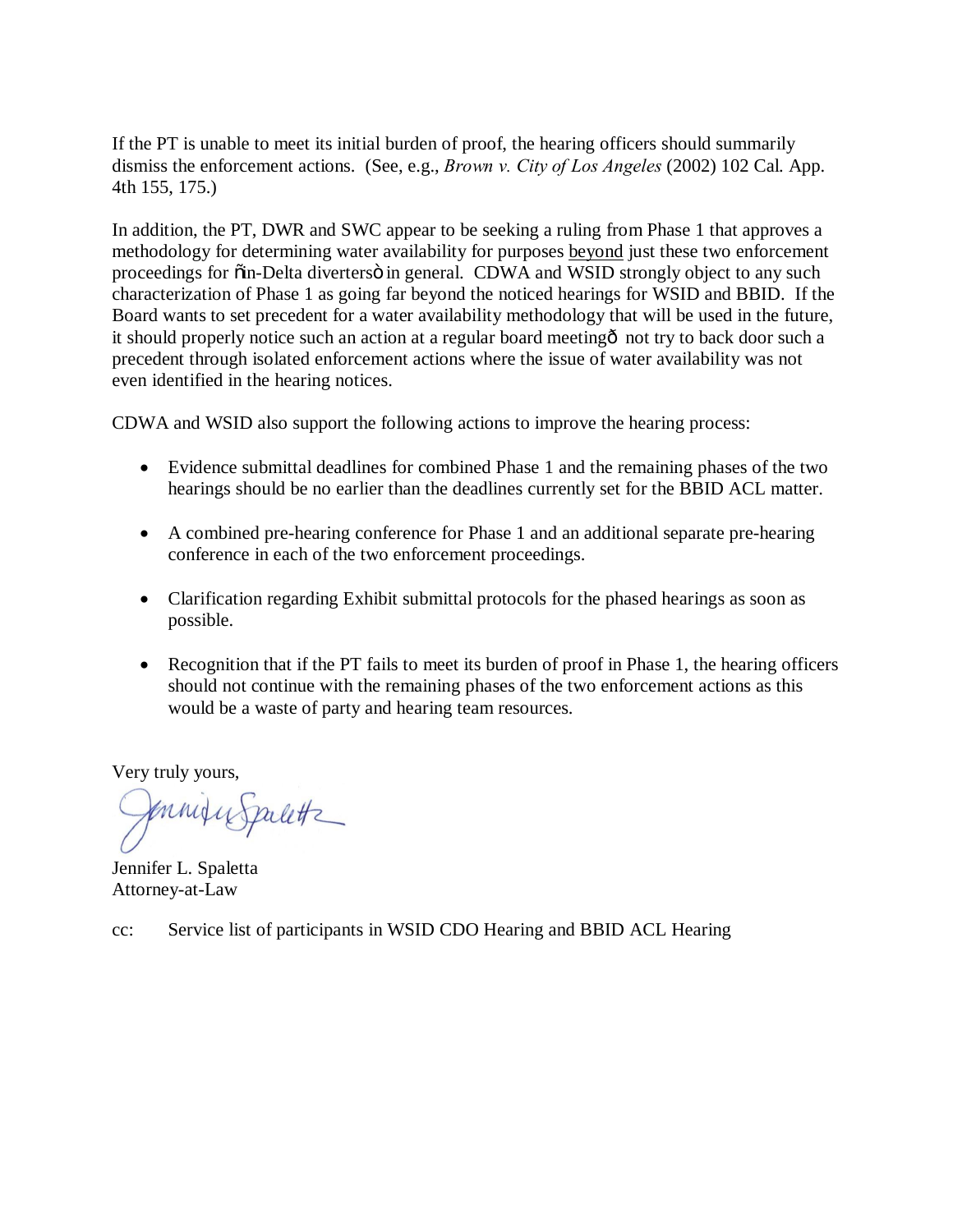## **SERVICE LIST OF PARTICIPANTS BYRON-BETHANY IRRIGATION DISTRICT** ADMINISTRATIVE CIVIL LIABILITY HEARING (Revised 9/2/15; Revised: 9/11/15)

 $\sim$ 

Division of Water Rights **Byron-Bethany Irrigation District Prosecution Team** Daniel Kelly Andrew Tauriainen, Attorney III Somach Simmons & Dunn **SWRCB Office of Enforcement** 500 Capitol Mall, Suite 1000 1001 I Street, 16th Floor Sacramento, CA 95814 Sacramento, CA 95814 dkelly@somachlaw.com andrew.tauriainen@waterboards.ca.gov Patterson Irrigation District City and County of San Francisco Banta-Carbona Irrigation District Jonathan Knapp The West Side Irrigation District Office of the City Attorney Jeanne M. Zolezzi 1390 Market Street, Suite 418 Herum\Crabtree\Suntag San Francisco, CA 94102 5757 Pacific Avenue, Suite 222 jonathan.knapp@sfgov.org Stockton, CA 95207 jzolezzi@herumcrabtree.com Central Delta Water Agency **California Department of Water Resources** Jennifer Spaletta Law PC Robin McGinnis, Attorney P.O. Box 2660 P.O. Boc 942836 Lodi, CA 95241 Sacramento, CA 94236-0001 jennifer@spalettalaw.com robin.mcginnis@water.ca.gov Dante John Nomellini Daniel A. McDaniel Dante John Nomellini, Jr. NOMELLINI, GRILLI & MCDANIEL 235 East Weber Avenue Stockton, CA 95202 ngmplcs@pacbell.net dantejr@pacbell.net **Richard Morat** San Joaquin Tributaries Authority 2821 Berkshire Way Tim O'Laughlin Sacramento, CA 95864 Valerie C. Kincaid  $rmorat@gmail.com$ O'Laughlin & Paris LLP 2617 K Street, Suite 100 Sacramento, CA 95816 towater@olaughlinparis.com vkincaid@olaughlinparis.com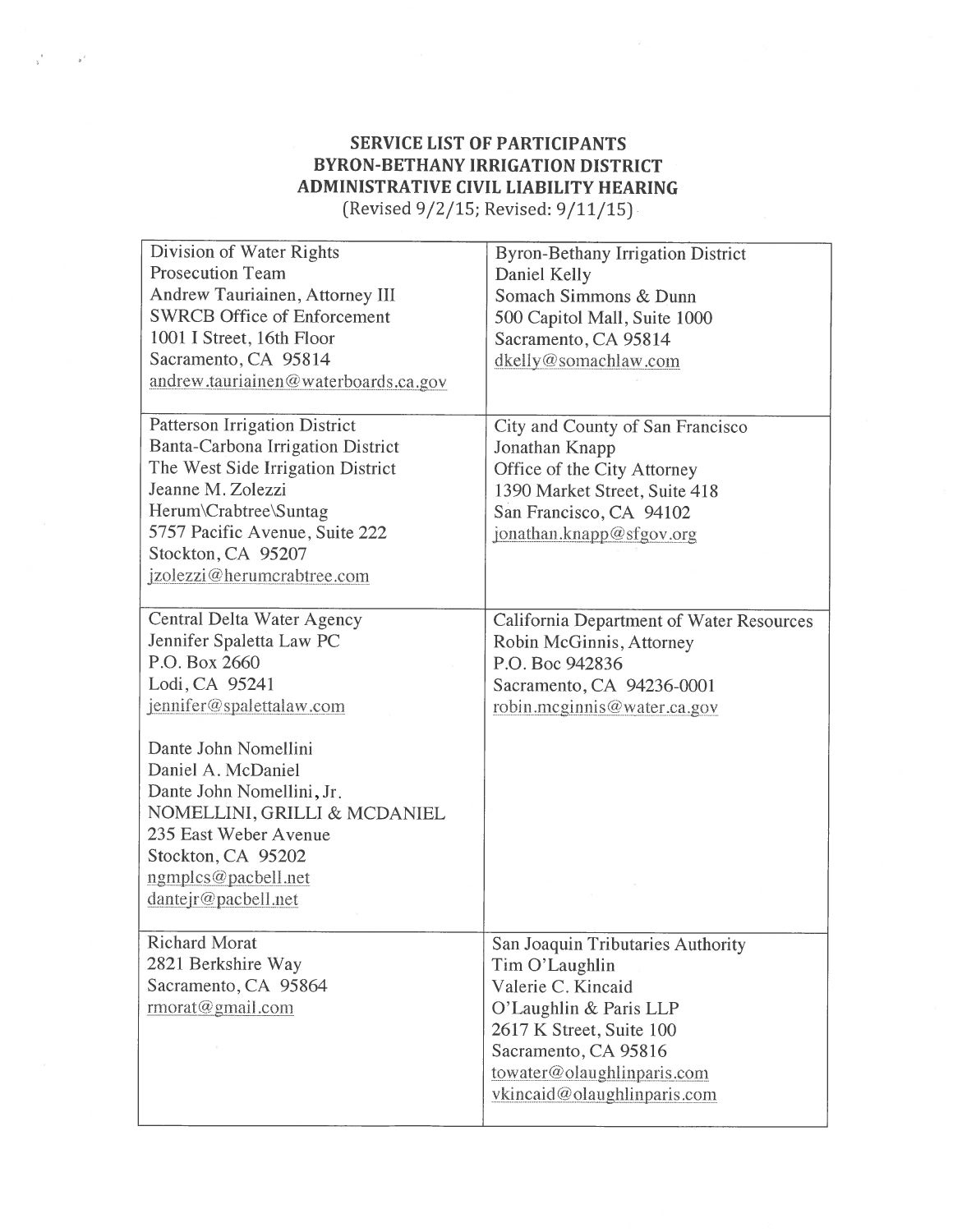South Delta Water Agency John Herrick Law Offices of John Herrick 4255 Pacific Avenue, Suite 2 Stockton, CA 95207 Email: Jherrlaw@aol.com

State Water Contractors Stefani Morris 1121 L Street, Suite 1050 Sacramento, CA 95814 smorris@swc.org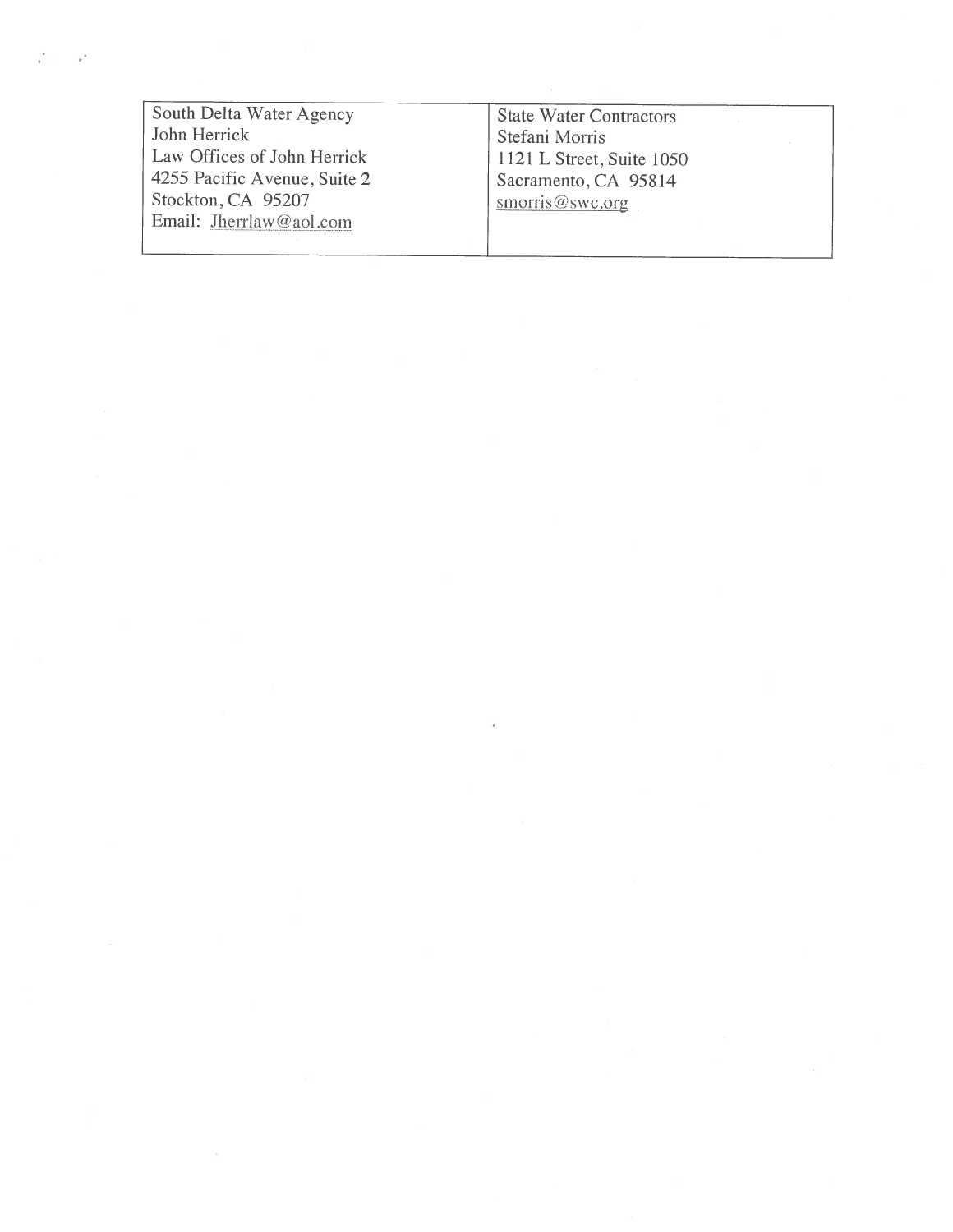## **SERVICE LIST** WEST SIDE IRRIGATION DISTRICT **CEASE AND DESIST ORDER HEARING**

| Division of Water Rights             | The West Side Irrigation District        |
|--------------------------------------|------------------------------------------|
| <b>Prosecution Team</b>              | Jeanne M. Zolezzi                        |
| Andrew Tauriainen, Attorney III      | Karna Harringfeld                        |
| <b>SWRCB Office of Enforcement</b>   | Janelle Krattiger                        |
| 1001 I Street, 16th Floor            | Herum\Crabtree\Suntag                    |
| Sacramento, CA 95814                 | 5757 Pacific Avenue, Suite 222           |
| andrew.tauriainen@waterboards.ca.gov | Stockton, CA 95207                       |
|                                      | jzolezzi@herumcrabtree.com               |
|                                      | kharringfeld@herumcrabtree.com           |
|                                      | jkrattiger@herumcrabtree.com             |
|                                      |                                          |
| <b>State Water Contractors</b>       | <b>Westlands Water District</b>          |
| Stefani Morris                       | Daniel O'Hanlon                          |
| 1121 L Street, Suite 1050            | Rebecca Akroyd                           |
| Sacramento, CA 95814                 | Kronick Moskovitz Tiedemann & Girad      |
| smorris@swc.org                      | 400 Capitol Mall, 27 <sup>th</sup> Floor |
|                                      | Sacramento, CA 95814                     |
|                                      | dohanlon@kmtg.com                        |
|                                      | rakroyd@kmtg.com                         |
|                                      |                                          |
|                                      | Phillip Williams of Westlands Water      |
|                                      | District                                 |
|                                      | pwilliams@westlandswater.org             |
|                                      |                                          |
| South Delta Water Agency             | Central Delta Water Agency               |
| John Herrick                         | Jennifer Spaletta Law PC                 |
| Law Offices of John Herrick          | P.O. Box 2660                            |
| 4255 Pacific Avenue, Suite 2         | Lodi, CA 95241                           |
| Stockton, CA 95207                   | jennifer@spalettalaw.com                 |
| Email: Jherrlaw@aol.com              |                                          |
|                                      | Dante Nomellini and Dante Nomellini, Jr. |
|                                      | NOMELLINI, GRILLI & MCDANIEL             |
|                                      | ngmplcs@pacbell.net                      |
|                                      | dantejr@pacbell.net                      |
|                                      |                                          |